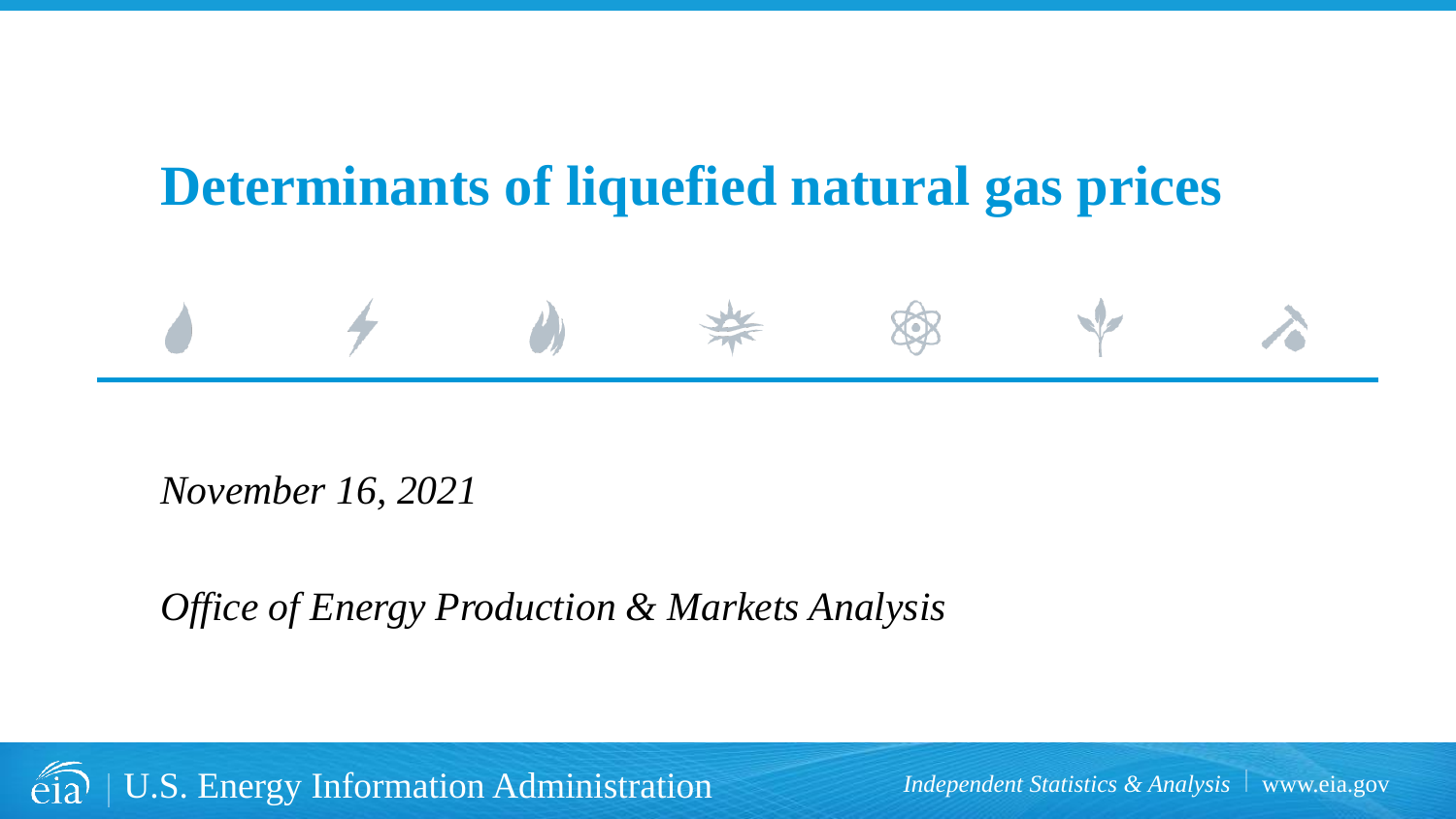## Research team

- Thomas Lee, Energy Information Administration
- Ivilina Popova, Texas State University
- Betty Simkins, Oklahoma State University
- Yuri Hupka, Oklahoma State University

*The views in this study are those of the authors and do not necessarily reflect the views of the Energy Information Administration. Any errors or omissions are the responsibility of the authors.*

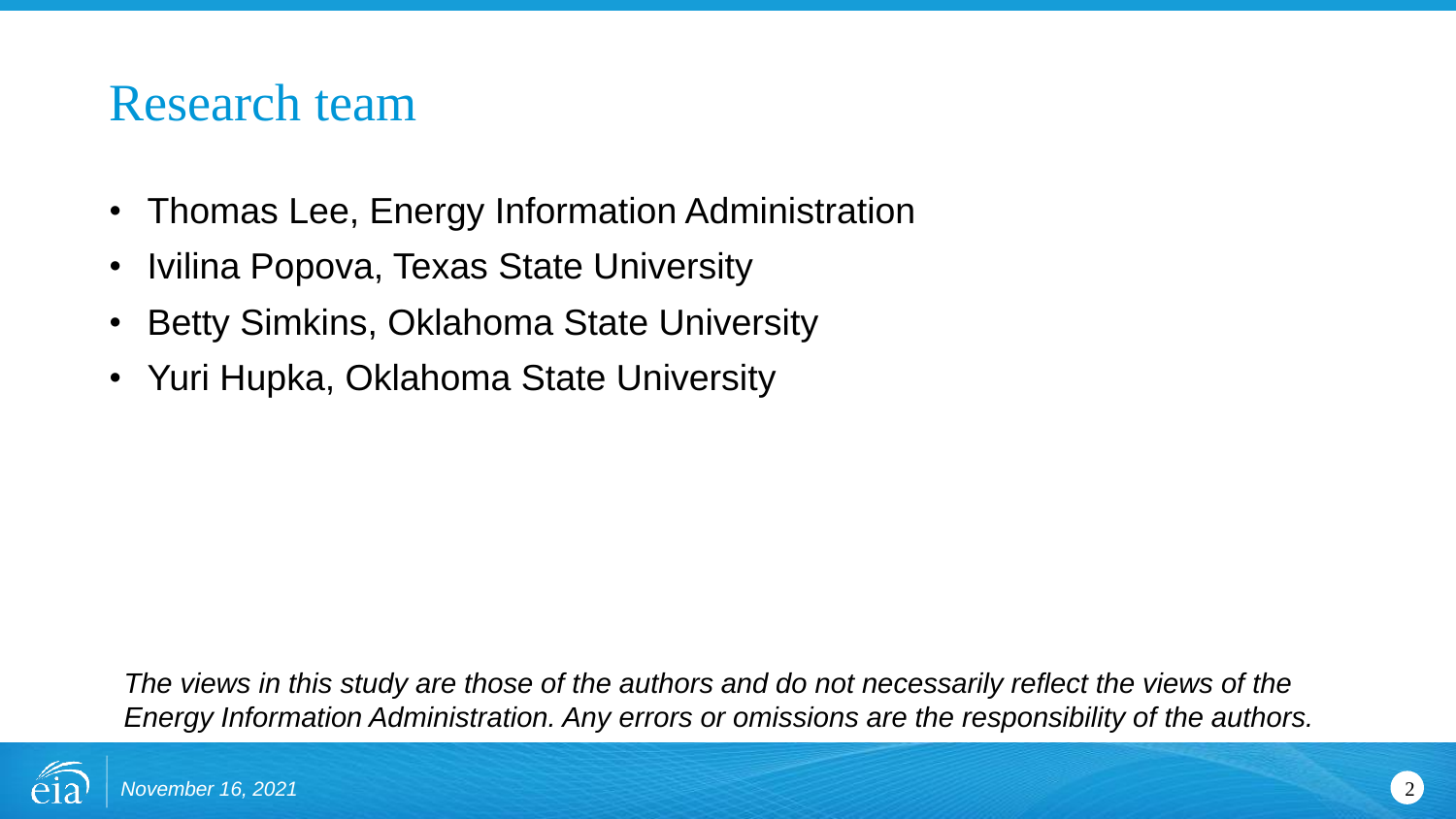# Academic literature on LNG

- 98 published research articles:
	- Top ranked journals: Energy Economics; Energy Journal; Energy Policy; Applied Energy
	- Most cited (413 citations) paper: "What drives natural gas prices?", Brown and Yucel, 2008, Energy Journal
- Research topics:
	- Integration of regional NG markets into a global market (LNG)
	- Factors affecting the price formation and volatility
	- LNG, oil and coal relationship
	- Power markets, renewables and emissions
- In this talk, we summarize some of the published results.

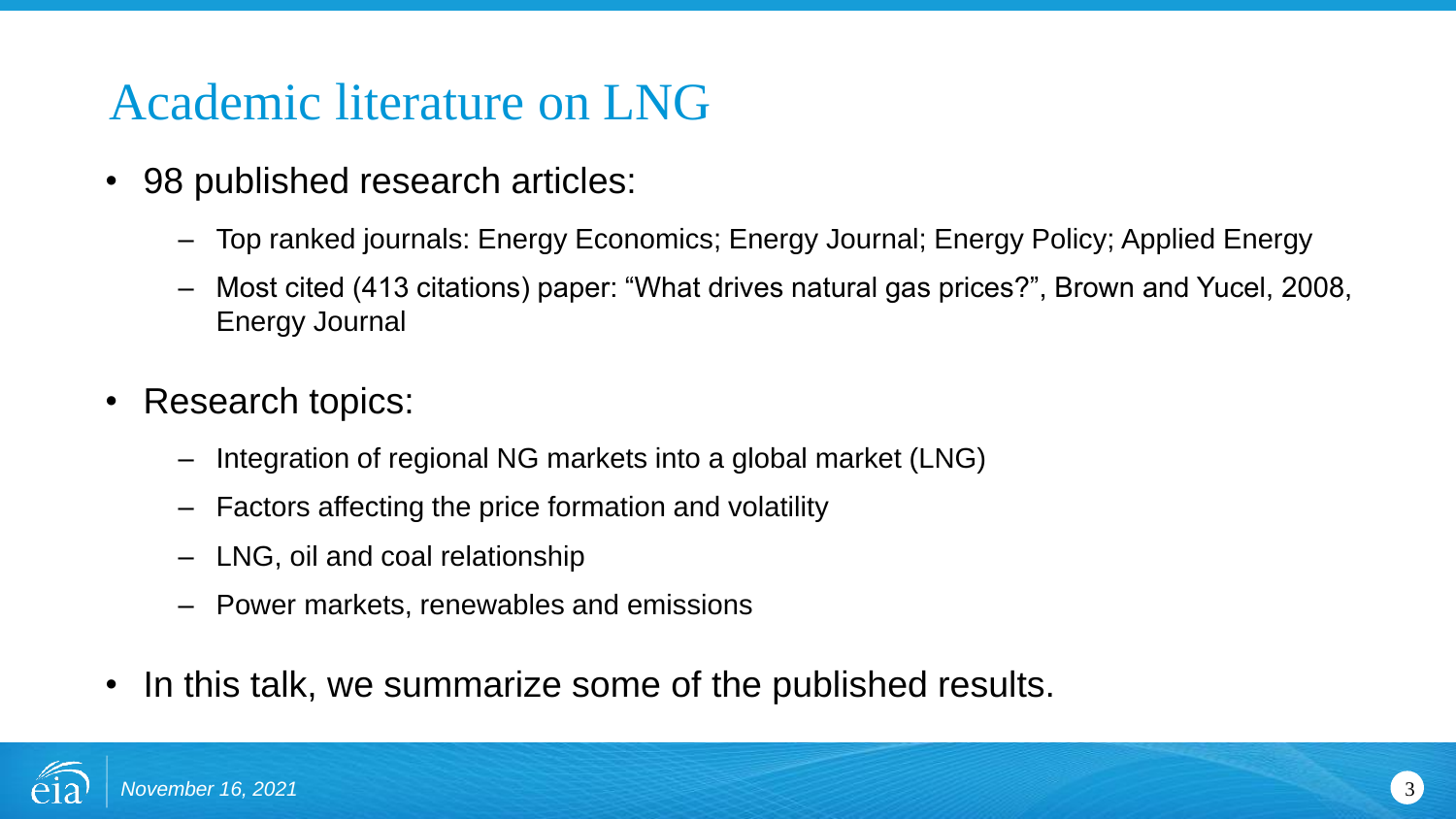# Academic research on hubs development in Asia

- Articles published in Energy Policy, Energy Economics, Natural Gas Industry, The Oxford Institute for Energy Studies, EIA
- Publication years: 2014 2021
- Major findings:
	- LNG markets are fragmented, and multiple LNG benchmark trading hubs may be needed to reflect different fundamentals.
	- Due to difficulties associated with domestic market reforms, LNG hub development will take time. Some authors suggest virtual hubs as a better option. Some authors predict it may take until 2030 or later to see such developments.
	- China and Russia will be major players in the process.

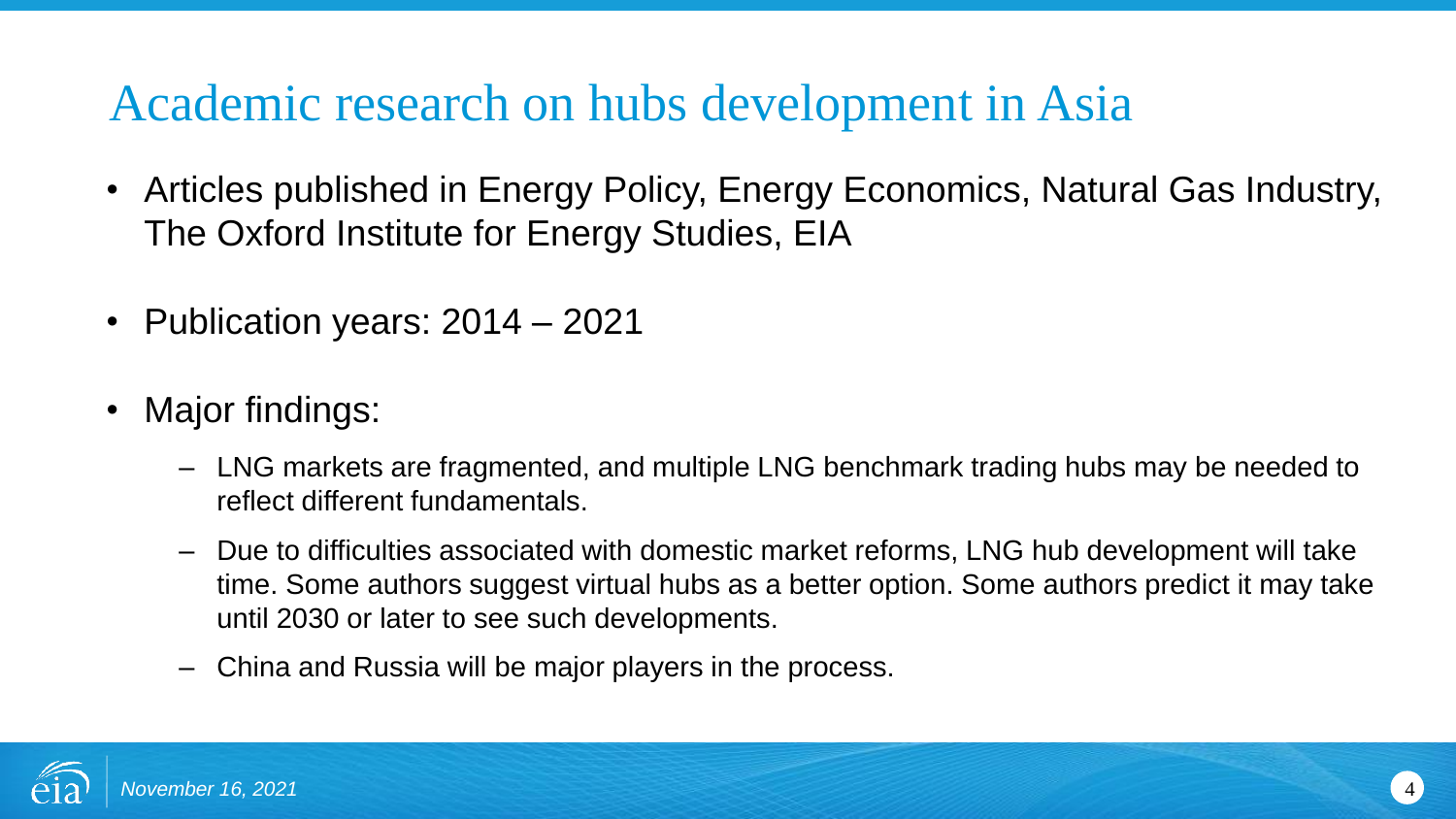# Relationship between number of importing terminals and LNG spot trading



Spot and short-term quantities received under contracts of duration of 4 years or less

Correlation between total number of terminals and spot contracts is 0.78

*Source: GIIGNL. Data missing for 2014. Data hand collected from annual reports. Calculations and graphs done by authors.*

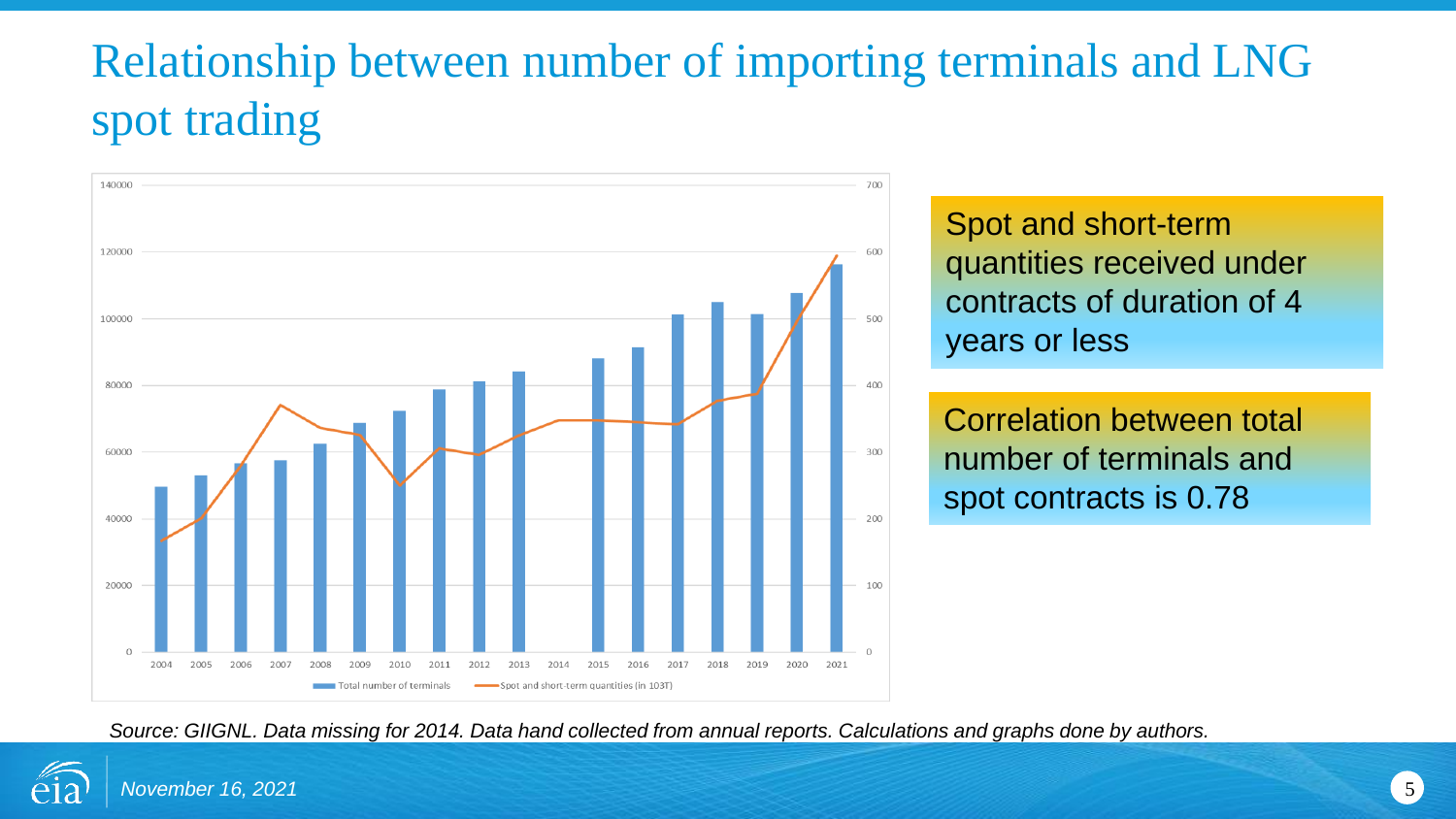## Academic research on pricing systems and empirical methodologies

- Oil-indexation (OPE) vs gas-on-gas (GOG)
- Global trends strongly favored gas-on-gas pricing
- Academics have proposed a wide variety of methods for determining the strength of oilgas relationship:
	- **Cointegration – most used methodology**
	- Ordinary Least Squares (OLS) and Simple Regression
	- Vector Auto Regressive (VAR)
	- Generalized Auto-regressive Conditional Heteroskedasticity (GARCH)
	- Time-Series Smoothing Models
	- Various Alternative Approaches



#### *Source: IGU Wholesale Gas Price Survey 2020 Edition*

**OPE:** The price is linked, usually through a base price and an escalation clause, to competing fuels, typically crude oil, gas oil and/or fuel oil. In some cases, coal prices can be used as can electricity prices.

**GOG:** The price is determined by the interplay of supply and demand – gas-on gas competition – and is traded over a variety of different periods (daily, monthly, annually or other periods). Trading takes place at physical hubs (e.g., Henry Hub) or notional hubs (e.g., NBP in the UK). There are likely to be developed futures markets (NYMEX or ICE). Not all gas is bought and sold on a short-term fixed price basis and there will be longer term contracts, but these will use gas price indices to determine the monthly price, for example, rather than competing fuel indices. Also included in this category are spot LNG cargoes, any pricing which is linked to hub or spot prices and also bilateral agreements in markets where there are multiple buyers and sellers.

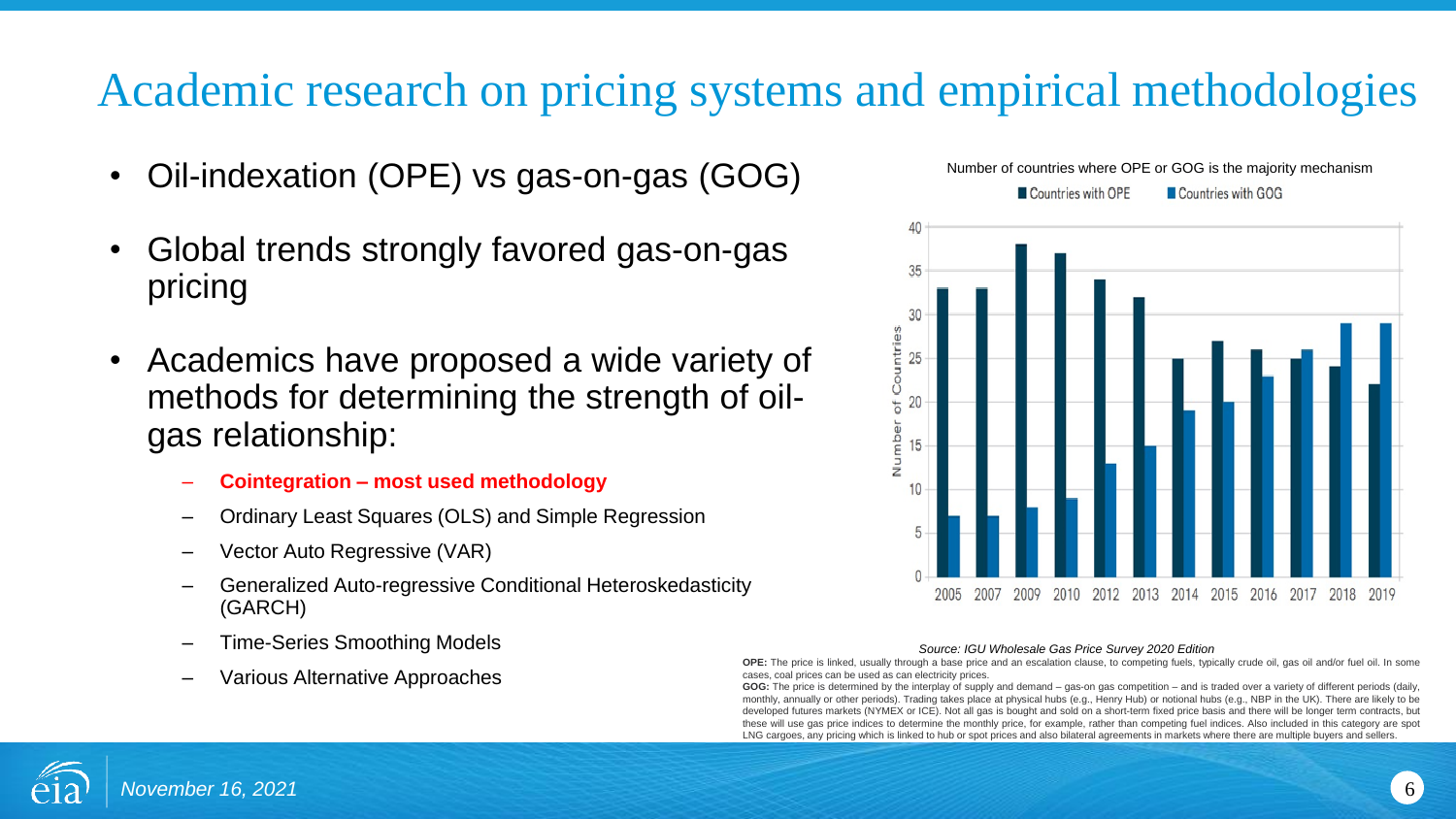### **Cointegration Literature Sample Ranges**



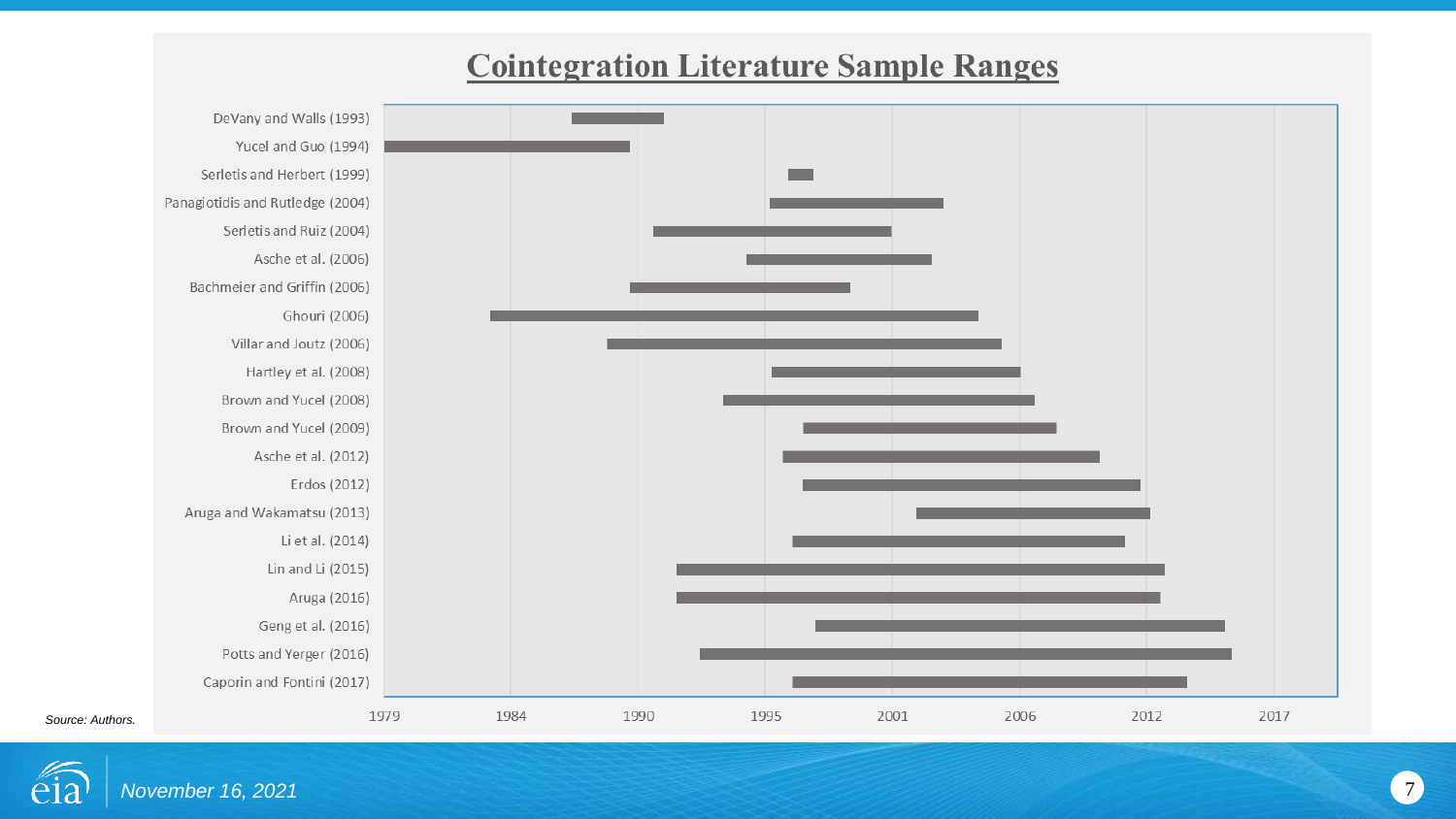### Academic literature on the decoupling

- The overwhelming consensus of the literature is that 'shale gas revolution' occurred between 2008 and 2009
- Alternative models evidence:
	- Markov Switching Models show HH decoupled from oil after 2008
	- Bai-Perron test applied in Japanese markets shows structural breaks in 2005 and 2009
	- Long-Memory Ordinary Least Squares, Philips-Sul and Kalman Filters, Multi-variate Threshold Testing, and Global Multi-Sector General Equilibrium models
	- Evidence that the North American shale revolution is the primary factor for US LNG and natural gas prices decoupling from oil
- We used a Gregory-Hansen structural break test on the Engle-Granger cointegrating relationship between LNG and WTI Crude prices. We also utilize the most current EIA data (January 2001 to June 2021).

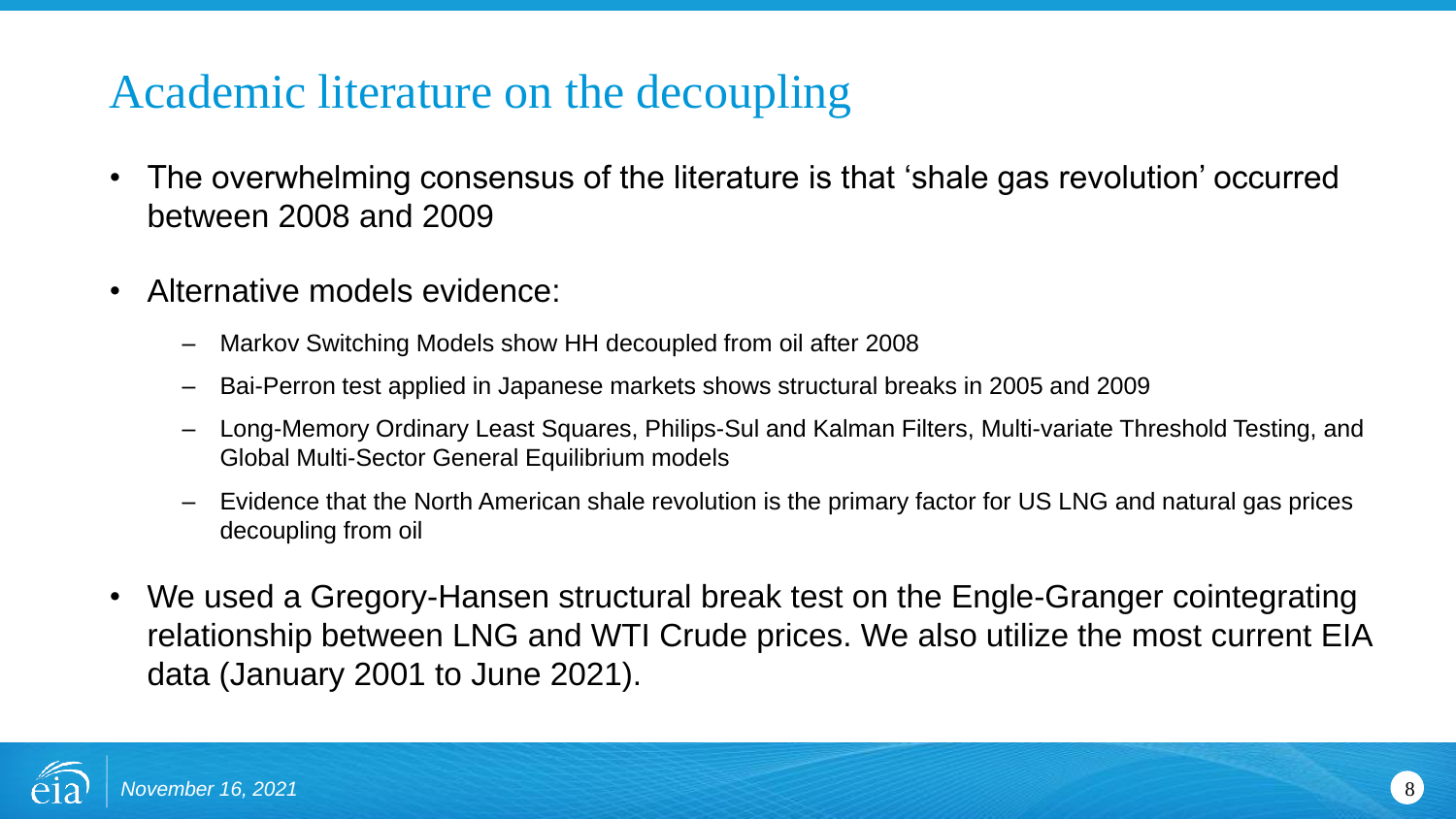# Our results confirm findings in the academic literature



- Cointegration found using full sample
- Gregory-Hansen test statistics strongly suggest August 2008 break date
- Pre-break LNG/WTI prices related
- Post-break no longer related

### *Source: Authors.*

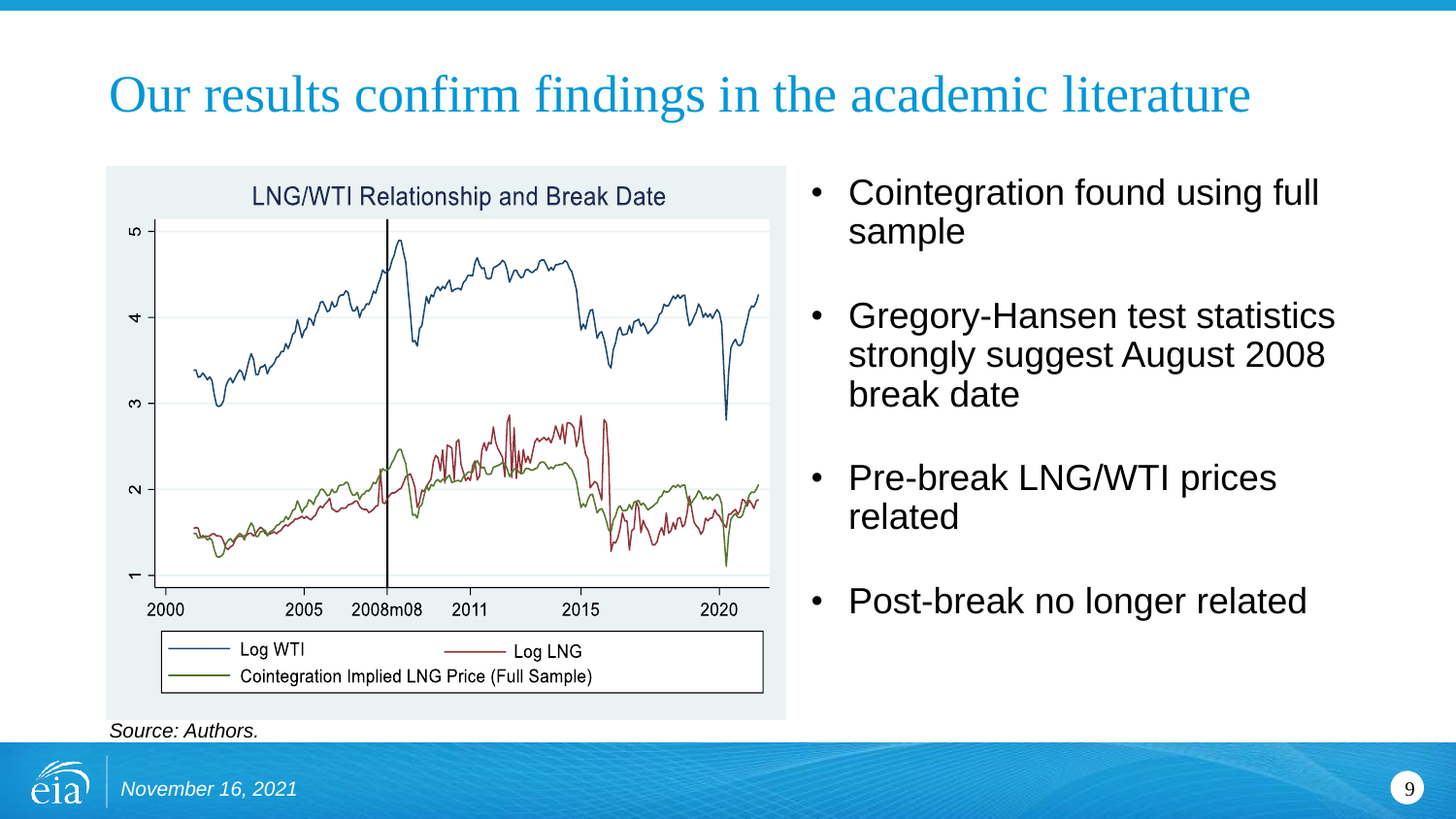## Academic literature on convergence to no-arbitrage relationship

- Separate literature has examined whether regional gas markets are linked and arbitraged across regions.
- Researchers found that while LNG prices appear strongly oil-linked, LNG-oil relationships are asymmetric within importing countries. Moreover, structural breaks are found to be quite common in Asian markets.
- A variety of region-specific convergence breaks are found, two periods stand out:
	- The first is 2008-2009, where a cluster of structural breaks correspond to oil price volatility and the global financial crisis.
	- The second is the Fukushima disaster of 2011, where Japanese LNG import prices markedly increased in response.
	- However, the LNG-oil relationship didn't respond, consistent with long-term contracts providing a form of insurance against unexpected energy shocks.
	- Interestingly, after 2011 fewer structural breaks are found. In general, Asian markets have been less prone to convergence than their global counterparts, likely due to the continuing ubiquity of long-term oil-linked contracts.

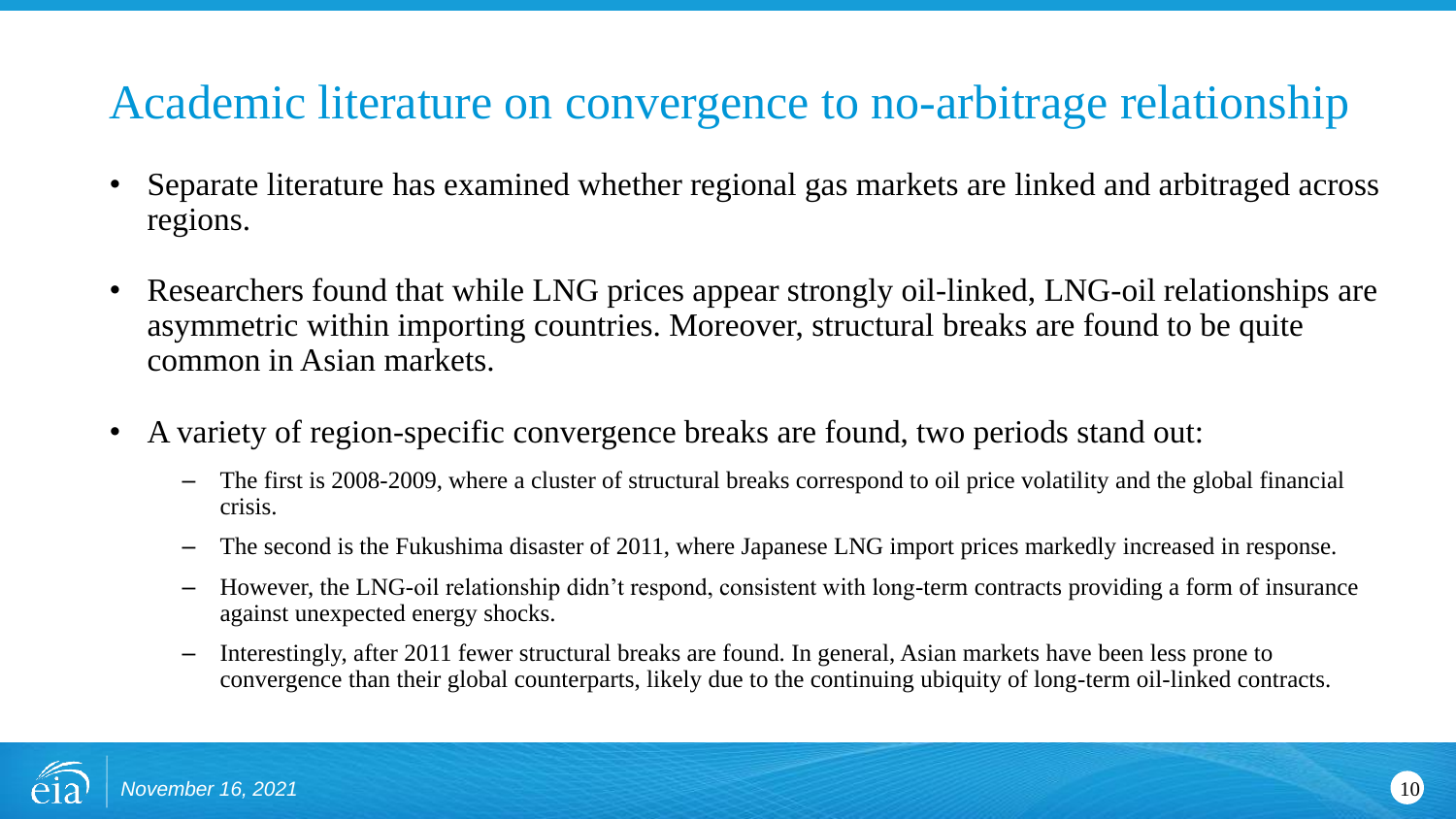### Academic research on trends in the coal – gas relationship

- The general findings of the literature is that the coal and natural gas relationship, and by proxy LNG, is weak to nonexistent in the long-run, but strong and significant in the short-run.
- Natural gas demand is expected to be a dominant fuel in the future for quite some time.
- The cost of carbon and climate change policies will favor gas; thereby reducing dependency on oil and coal.
- In the short-run LNG shipping will fill most of the demand, until regasification capacity and pipeline expansion begins to meet demand closer to 2030.